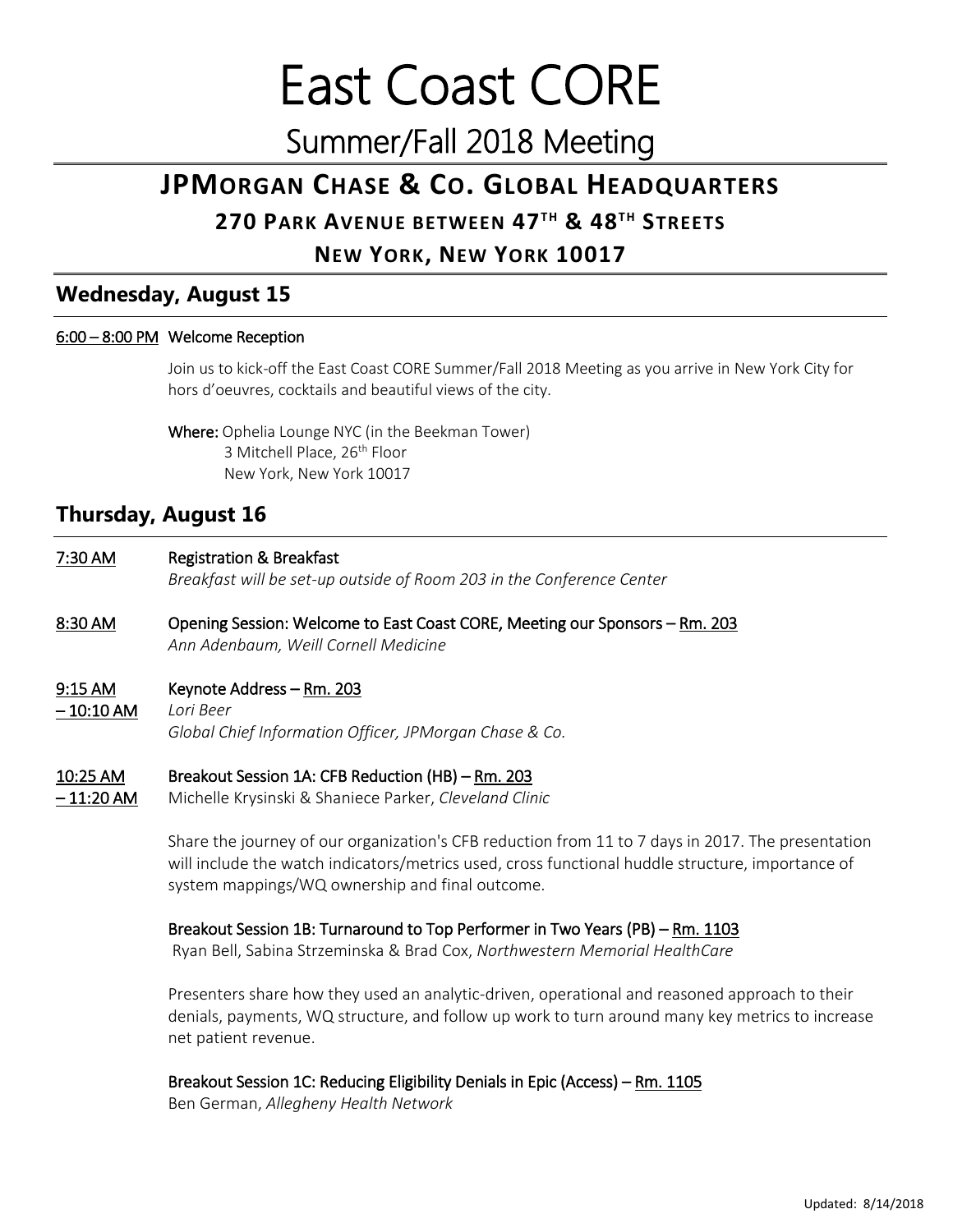By redesigning and enhancing their Real-time Eligibility tool and using root-cause analysis of eligibility denials to inform Registration Workflow warnings/errors, AHN is pacing towards a 30% reduction in eligibility denials in 2018.

#### 11:35 AM Breakout Session 2A: Price Transparency: Retail Pricing (HB) – Rm. 1103

– 12:30 PM Gina Filipovits, *St. Luke's University Health Network*

The benefit of a Price Transparency program: St. Luke's implemented a self-service program that offers patients an option to pay a bundled price, in advance, for imaging studies and surgical procedures. In addition, the tool provides comparison pricing based on insurance costs and selfpay cost.

#### Breakout Session 2B: Use of CRM to Improve Customer Service (PB) – Rm. 203

Anton Loman and Catherine Casey, *UCLA Health*

UCLA PB office implemented Epic's CRM module to track and report on patient feedback, with an overall goal of reducing patient calls and increasing patient satisfaction with billing services.

#### Breakout Session 2C: Referrals Revamp (Access) – Rm. 1105

Lynn Denk, *Rochester Regional Health*

Seven years post Epic go-live, RRH revamped the health system referrals process in an effort to better track patient care, create accountability, encourage in network utilization, reduce denials and improve provider and patient satisfaction.

#### 12:30 PM Lunch

– 1:30 PM *Lunch will be set-up outside of Room 203 in the Conference Center*

#### 1:45 PM How to Tackle the Challenges of Epic Together – Rm. 203

– 2:30 PM *Moderated by Ann Adenbaum, Weill Cornell Medicine*

### $2:45$  PM Vignettes – Rm. 203

– 3:45 PM

#### Vignette A: Building CRM Functionality into Epic

Malik Bahar and Ahalia Simmons, *Virtua Health System*

Learn how Virtua worked with Epic developers to build CRM functionality along with telephony integration into Epic enabling concierge-like scheduling and navigation services.

#### Vignette B: Work from Home - Implementing a Telecommuting Program

Melisa Brereton-Esposito, *Yale New Haven Health*

Explanation of how we implemented a Telecommuting Program in a very traditional revenue cycle work environment which led to increased job satisfaction, increased productivity and reduced office/parking space requirements. Includes an outline of the steps we took to ensure success.

#### Vignette C: Performance Management & Engagement of Remote Staff

Waldemar Mena, *Hackensack Meridian Health*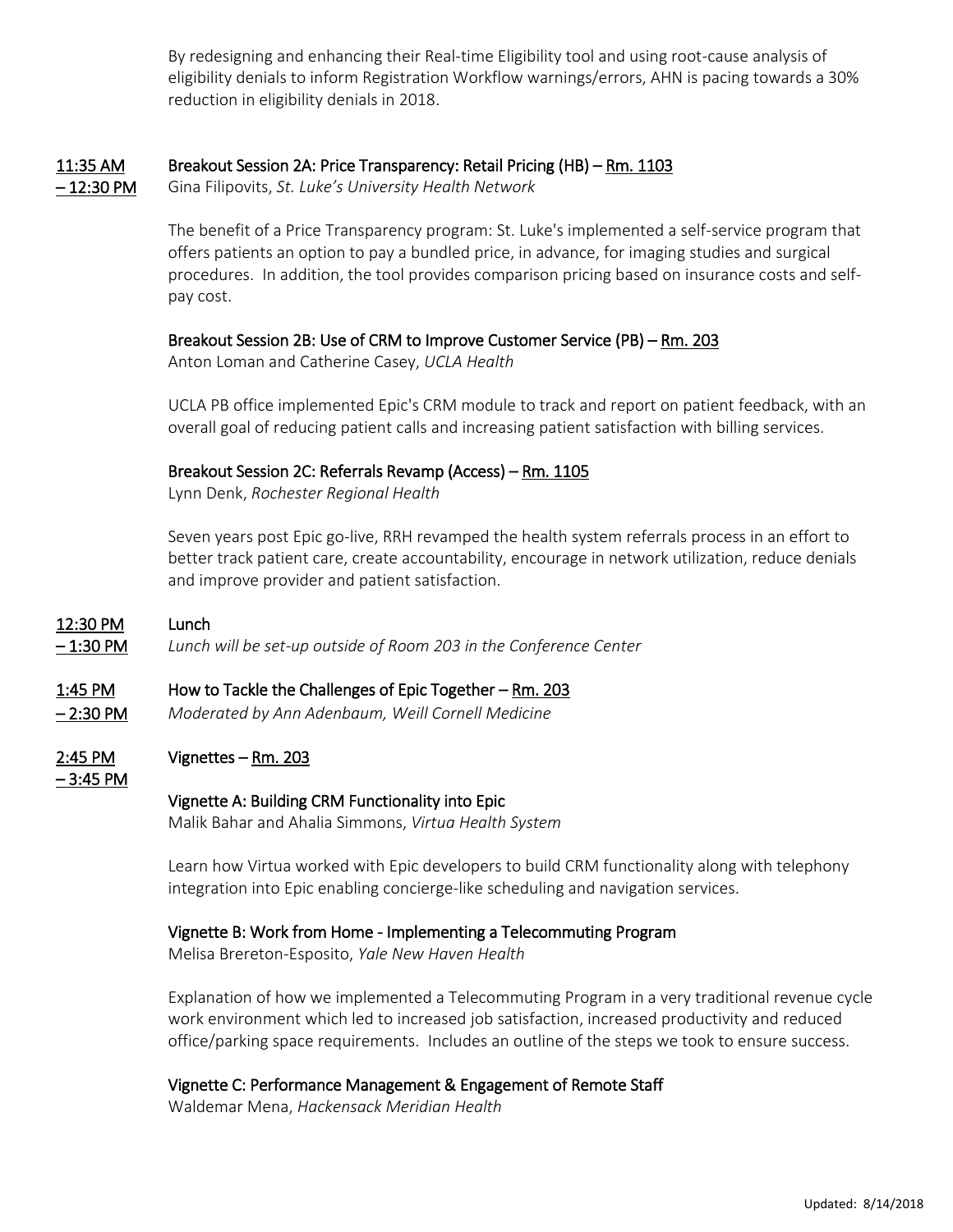Organizations are required to become more effective, efficient and do more with less. Effective performance management allows for visible and clear accountability, documentation for evaluations, identification of areas of improvement and overall monitor of day to day activities. Employees are more productive when their work experiences are easy-going, challenging and fulfilling. Additional benefits of a happy workforce are lower employee turnover, better communication and loyalty to the organization/mission. We will discuss elements of our performance management approach such as productivity and quality standards, evaluation methodology, error/feedback workflow, educational sessions, etc. Also, we will discuss strategy for engaging and improving employee satisfaction scores such as accessibility, webinars, onsite meetings, recognition, social/educational events, timely response to inquiries from staff, etc.

#### Vignette D: PB Productivity, Benchmarking & Reporting

Dianne Pelay, *Medical University of South Carolina*

How to use productivity and benchmarking data to drive results; utilize reporting to support results.

4:00 PM Breakout Session 3A: Efficiencies Gained with the Financial Assistance Module (HB) – Rm. 203 – 4:55 PM Kathy Lima and Lynn J. Waters, *Greenville Health System*

> Learn how the Greenville Health System's Patient Access team utilizes the Epic Financial Assistance Module tool to collect and track financial assistance data, provide status reports, record collection of documents, track program requests, and improve overall efficiency of approvals.

#### Breakout Session 3B: Professional Billing Quality Review Program (PB) – Rm. 1103

Georganna Price, *The Ohio State University*

OSU Physicians will share their billing office quality review program, including audit policies, criteria for account selection, the process of reviewing accounts and reports from their quality review database.

### Breakout Session 3C: Implementing Registration Productivity and Quality Dashboards (Access) – Rm. 1105

Alicia Bogner and Barbara Mehne, *The Ohio State University*

Implementation of Epic's Registration Productivity & Quality and Registration Scorecard Dashboards. Overview of the reasons behind the decision to transition to the Epic dashboards after using a third party vendor, how the dashboards are being utilized by staff and leadership, how users were educated on the change and the impacts of it.

#### 5:00 PM Networking Reception to follow at JPMorgan Chase & Co.

– 7:00 PM *JPMorgan Chase & CO. would like to invite you to network with your colleagues and the Summer/Fall 2018 Meeting Sponsors after our first day of sessions at the beautiful JPMorgan Chase & Co. Global Headquarters on the 50th floor with an open bar, hors d'Oeuvres, and beautiful views of New York City and beyond.*